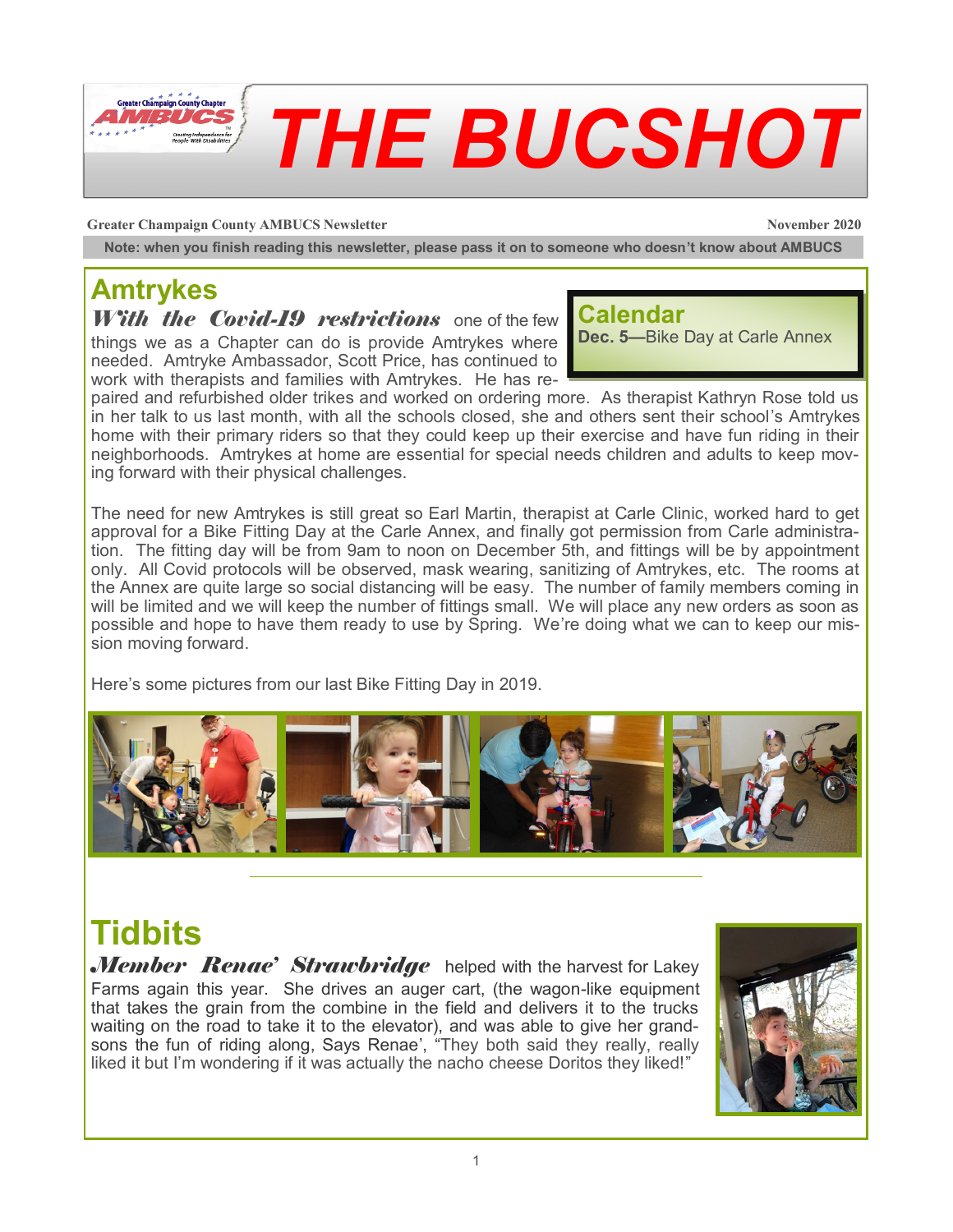# **Tidbits (continued)**



Member Bob Lacey was careful about attending gatherings over the holiday. He and Pat only attended celebrations with just 6 people. Six may have to be his lucky number! He and Pat stayed home for Thanksgiving and Bob made noodles. (pictured) Bob also reported, "For entertainment we are walking. The Illinois Marathon people have a self-reporting race going on. It is called Crisscross. You can walk as a team – duplicating the number of miles walked from Wisconsin to the tip of Southern Illinois, or equivalent miles from Indiana to Hannibal Mo. Your team has 25 weeks to complete the distance. We [have] 5 on our team and have so far made it from Wisconsin through Bloomington and headed south. I am pretty much the slacker on the team."

Keep moving, Bob!

*Did you know* member Keith Jamieson was once named "Fastest Male Apple Bobber" at an AMBUCS Halloween Party? The party was held in a funeral home and the horse tank they used as a beer cooler was also used for the bobbing game. Maybe Keith will share some tips on how to catch an apple.

### **From the Editor**

When we moved items out of our small storage unit in preparation for its sale, I took home two giant books from the past. They turned out to be our chapter's scrapbooks, one from 2008 and the other from 1987-1988. My goal is to preserve the pictures and information in them digitally, then return them to storage. I started with the one from 2008 and saw some examples of the fun AMBUCS members had that year. Here's some pictures from a ramp build they did in 2008.



There are also pictures from the Regional Conference that year and specifically the Big Hat Breakfast

meeting which was interesting. Now, I don't know what was going on at that meeting but there were several pictures of a Big Hatter and this "cowgirl' who it seems came to the meeting to undress and then promptly did so, ending by giving her leg to the Big Hatter! I'm not sure what happened next. Keith Jamieson attended that meeting so maybe he can fill in some of the blanks.



You never know what you might find when you dive into History!